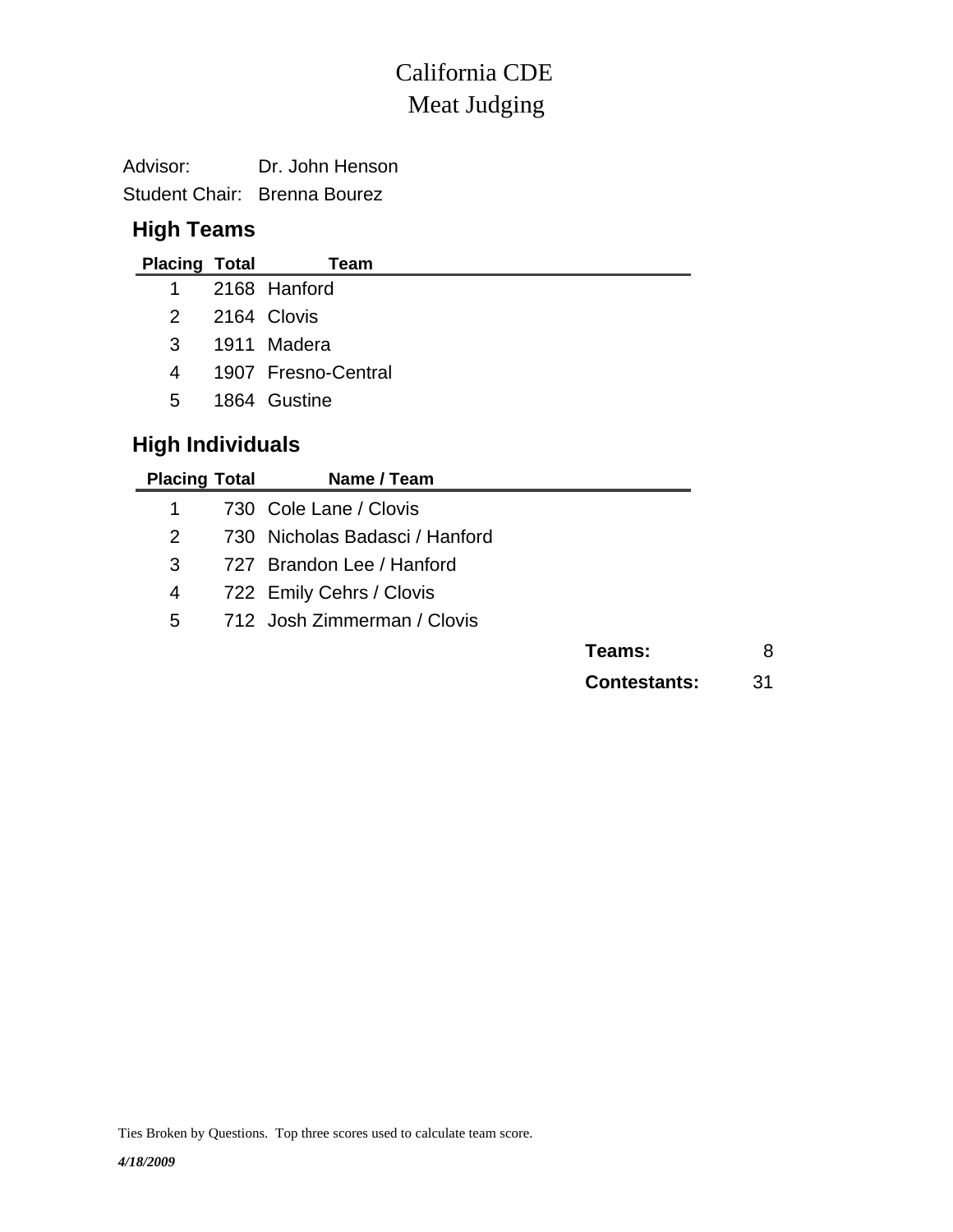#### **Team Results**

|                         | Carcass<br>Beef | Carcass<br>Pork | Carcass<br>Lamb | Fresh<br>Hams | Cuts<br>Beef | Cuts<br>Pork | Cuts<br>Lamb | Retail<br>CutID | Beef<br>Ouality | Beef<br>Yield<br>Grading Grading | Pages | <b>Yellow</b> Question Question<br>$s \#1$ | $\sqrt{5+2}$ | Tie | Total Place |     |
|-------------------------|-----------------|-----------------|-----------------|---------------|--------------|--------------|--------------|-----------------|-----------------|----------------------------------|-------|--------------------------------------------|--------------|-----|-------------|-----|
| Clovis                  | 147             | 147             | 130             | 136           | 146          | 144          | 141          | 530             | 115             | 90                               | 168   | 145                                        | 125          | 270 | 2164        | -2  |
| Fresno-Central          | 150             | 150             | 148             | 136           | 111          | 150          | 145          | 429             | 100             | 76                               | 87    | 110                                        | 115          | 225 | 1907        | 4   |
| Gustine                 | 150             | 141             | 146             | 140           | 146          | 141          | 148          | 372             | 112             | 67                               | 81    | 115                                        | 105          | 220 | 1864        | -5  |
| Hanford                 | 147             | 147             | 144             | 142           | 150          | 147          | 148          | 510             | 134             | 91                               | 168   | 120                                        | 120          | 240 | 2168        |     |
| Madera                  | 118             | 144             | 144             | 135           | 142          | 150          | 132          | 445             | 110             | 85                               | 111   | 115                                        | 80           | 195 | 1911        | -3  |
| Ripon                   | 131             | 123             | 134             | 127           | 110          | 129          | 146          | 122             | 82              | 83                               | 60    | 65                                         | 70           | 135 | 1382        | - 8 |
| Sierra                  | 101             | 139             | 130             | 143           | 132          | 139          | 148          | 425             | 98              | 100                              | 81    | 115                                        | 95           | 210 | 1846        | - 6 |
| <b>Woodland-Pioneer</b> | 142             | 131             | 138             | 136           | 119          | 133          | 150          | 176             | 54              | 60                               | 69    | 65                                         | 60           | 125 | 1433        |     |

Ties Broken by Questions. Top three scores used to calculate team score.

| <b>Class</b>            | Max Score Official Cut 1 Cut 2 Cut 3 |      |   |                |   |
|-------------------------|--------------------------------------|------|---|----------------|---|
| 01 Carcass Beef         | 50                                   | 1234 | 4 | 3              | 5 |
| 02 Carcass Pork         | 50                                   | 3241 | 3 | 5              | 3 |
| 03 Carcass Lamb         | 50                                   | 4321 | 4 | 4              | 2 |
| 04 Fresh Hams           | 50                                   | 1423 | 2 | 2              | 3 |
| 05 Cuts Beef            | 50                                   | 3421 | 5 | $\overline{2}$ | 4 |
| 06 Cuts Pork            | 50                                   | 1432 | 3 | 3              | 5 |
| 07 Cuts Lamb            | 50                                   | 1243 | 4 | 2              | 5 |
| 08 Retail Cut ID        | 180                                  |      |   |                |   |
| 09 Beef Quality Grading | 50                                   |      |   |                |   |
| 10 Beef Yield Grading   | 50                                   |      |   |                |   |
| 11 Yellow Pages         | 75                                   |      |   |                |   |
| 12 Questions #1         | 50                                   |      |   |                |   |
| 13 Questions #2         | 50                                   |      |   |                |   |
|                         |                                      |      |   |                |   |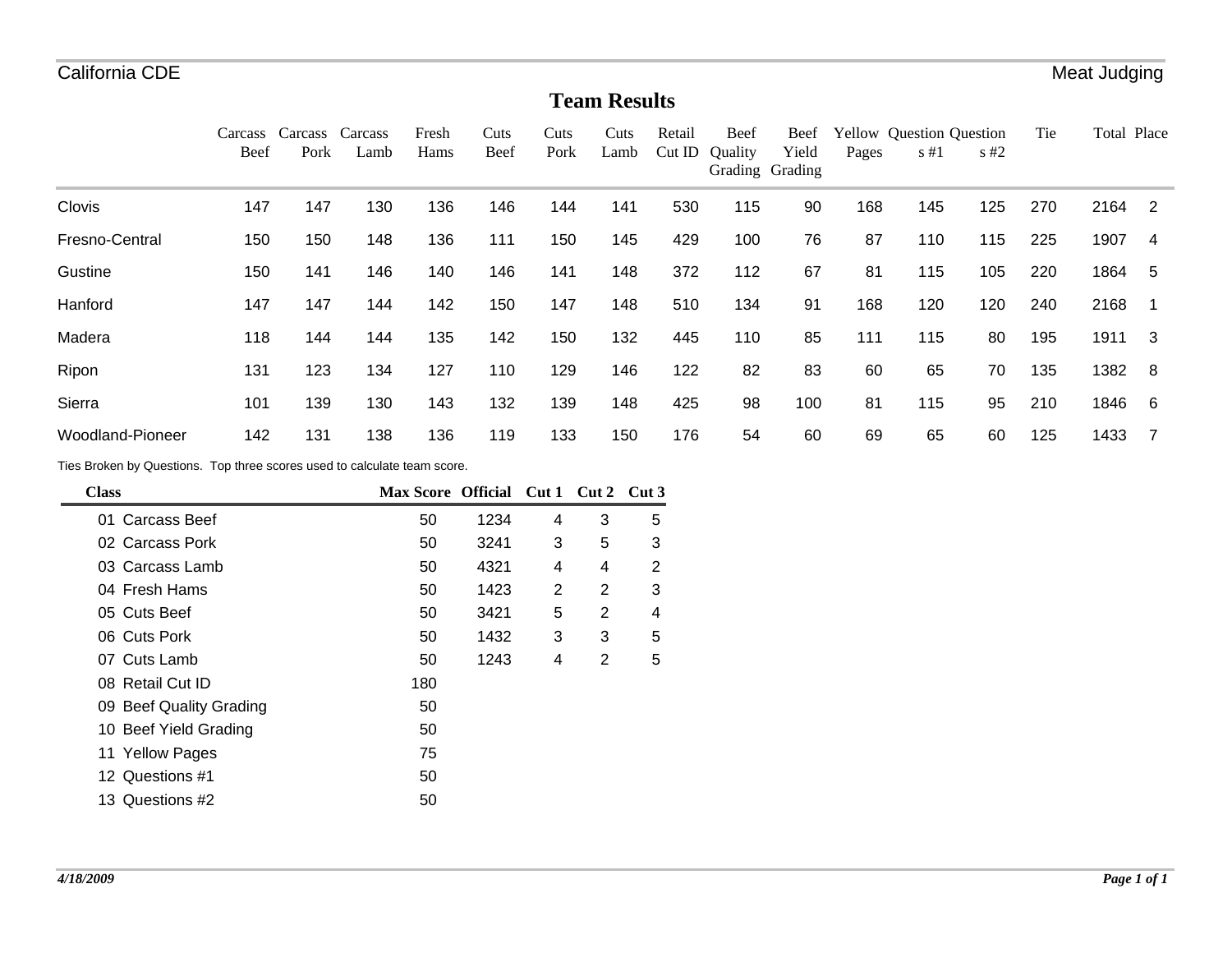Meat Judging

#### **Individual Results**

|                         | Carcass<br>Beef | Carcass<br>Pork | Carcass<br>Lamb | Fresh<br>Hams | Cuts<br>Beef | Cuts<br>Pork | Cuts<br>Lamb | Retail<br>Cut ID | Beef<br>Quality | Beef<br>Yield<br>Grading Grading | Yellow<br>Pages | $s \# 1$ | Question Question<br>$s$ #2 | Tie | Total          | Place           |
|-------------------------|-----------------|-----------------|-----------------|---------------|--------------|--------------|--------------|------------------|-----------------|----------------------------------|-----------------|----------|-----------------------------|-----|----------------|-----------------|
| <b>Clovis</b>           |                 |                 |                 |               |              |              |              |                  |                 |                                  |                 |          |                             |     | 2164           | $\overline{2}$  |
| Cole Lane               | 50              | 47              | 48              | 44            | 48           | 50           | 50           | 180              | 42              | 23                               | 48              | 50       | 50                          | 100 | 730*           | $\mathbf{1}$    |
| <b>Emily Cehrs</b>      | 50              | 50              | 44              | 48            | 48           | 47           | 50           | 170              | 34              | 37                               | 54              | 50       | 40                          | 90  | 722*           | 4               |
| Josh Zimmerman          | 47              | 50              | 38              | 44            | 50           | 47           | 41           | 180              | 39              | 30                               | 66              | 45       | 35                          | 80  | $712*$         | 5               |
| Kelli Williamson        | 40              | 50              | 42              | 48            | 48           | 41           | 50           | 170              | 46              | 25                               | 54              | 45       | 35                          | 80  | 694            | 8               |
| <b>Fresno-Central</b>   |                 |                 |                 |               |              |              |              |                  |                 |                                  |                 |          |                             |     | 1907           | $\overline{4}$  |
| Maddee Perry            | 50              | 50              | 50              | 44            | 25           | 50           | 45           | 124              | 33              | 33                               | 33              | 35       | 35                          | 70  | 607*           | 19              |
| Mindy Thompson          | 50              | 50              | 48              | 48            | 48           | 50           | 50           | 147              | 29              | 15                               | 24              | 40       | 40                          | 80  | 639*           | 12              |
| Nicole Alarcon          | 39              | 50              | 46              | 48            | 48           | 41           | 36           | 132              | 32              | 10                               | 36              | 30       | 30                          | 60  | 578            | 21              |
| Nicole Maul             | 50              | 50              | 50              | 44            | 38           | 50           | 50           | 158              | 38              | 28                               | 30              | 35       | 40                          | 75  | 661<br>*       | 10              |
| <b>Gustine</b>          |                 |                 |                 |               |              |              |              |                  |                 |                                  |                 |          |                             |     | 1864           | <u>5</u>        |
| Alyssa Kerckove         | 50              | 47              | 50              | 48            | 50           | 50           | 50           | 138              | 40              | 15                               | 27              | 30       | 30                          | 60  | 625*           | 16              |
| <b>Anthony Greer</b>    | 50              | 47              | 50              | 39            | 41           | 47           | 50           | 68               | 36              | 26                               | 24              | 25       | 30                          | 55  | 533            | 24              |
| <b>Ashley Oliverira</b> | 50              | 47              | 46              | 44            | 48           | 41           | 50           | 86               | 34              | 21                               | 18              | 45       | 30                          | 75  | 560            | 23              |
| <b>Brooke Giles</b>     | 50              | 47              | 50              | 48            | 48           | 50           | 48           | 148              | 38              | 31                               | 36              | 40       | 45                          | 85  | 679*           | - 9             |
| Hanford                 |                 |                 |                 |               |              |              |              |                  |                 |                                  |                 |          |                             |     | 2168           | $\overline{1}$  |
| <b>Brandon Lee</b>      | 50              | 47              | 48              | 48            | 50           | 50           | 50           | 174              | 48              | 31                               | 51              | 35       | 45                          | 80  | 727*           | 3               |
| Lee Wisecarver          | 40              | 50              | 48              | 44            | 50           | 50           | 50           | 171              | 36              | 33                               | 54              | 40       | 35                          | 75  | 701            | $\overline{7}$  |
| Nicholas Badasci        | 47              | 50              | 48              | 44            | 50           | 47           | 48           | 171              | 42              | 32                               | 66              | 45       | 40                          | 85  | 730*           | $\overline{2}$  |
| <b>Tyler Beck</b>       | 50              | 50              | 48              | 50            | 50           | 50           | 50           | 165              | 44              | 28                               | 51              | 40       | 35                          | 75  | 711<br>$\star$ | $6\overline{6}$ |
| <b>Madera</b>           |                 |                 |                 |               |              |              |              |                  |                 |                                  |                 |          |                             |     | 1911           | $\overline{3}$  |
| Alejandro Madrigal      | 47              | 50              | 46              | 47            | 50           | 50           | 41           | 135              | 38              | 36                               | 45              | 40       | 30                          | 70  | 655*           | 11              |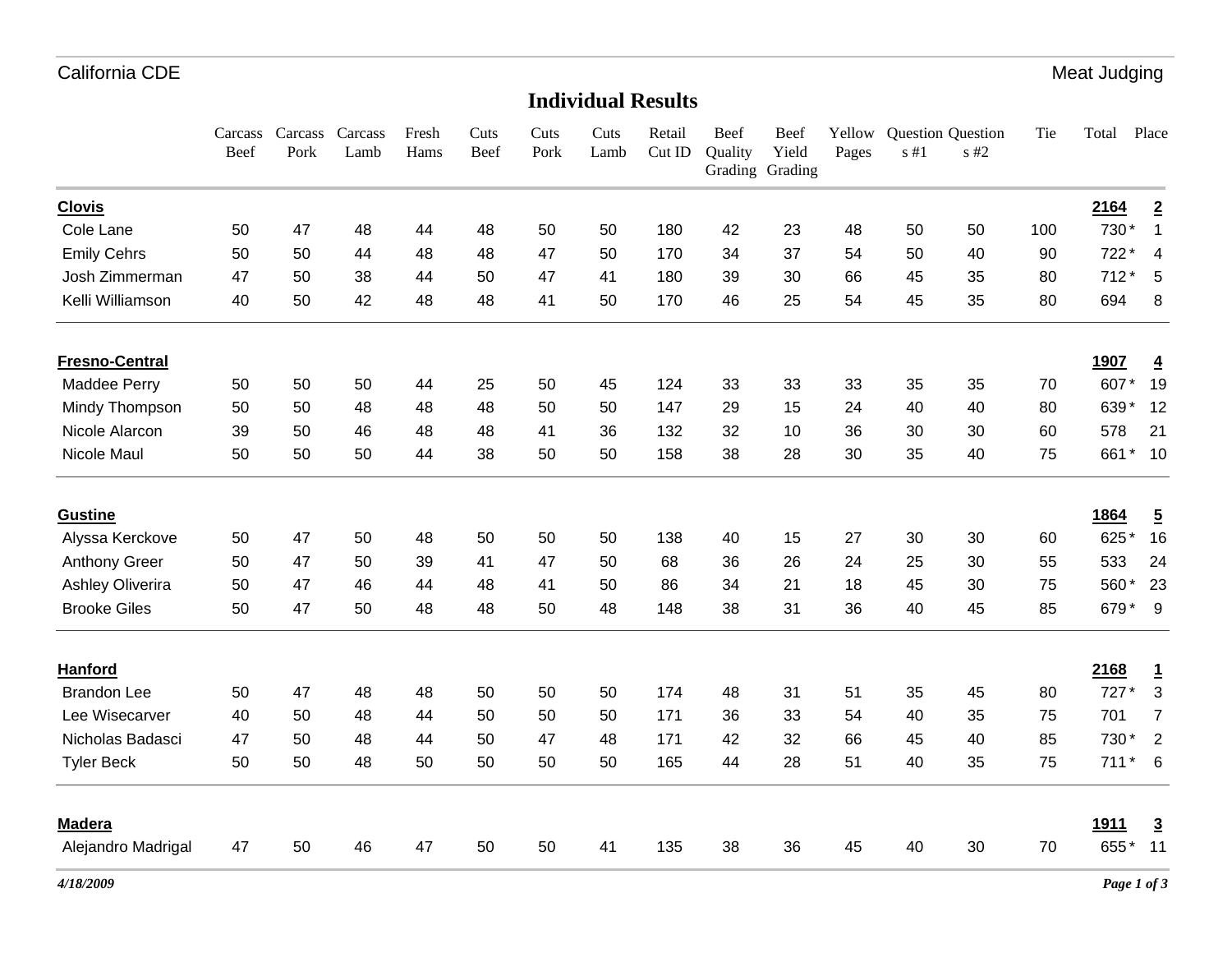Meat Judging

#### Cuts Cuts Cuts Retail Beef Beef **Individual Results**

|                         | Carcass<br>Beef | Carcass<br>Pork | Carcass<br>Lamb | Fresh<br>Hams | Cuts<br>Beef | Cuts<br>Pork | Cuts<br>Lamb | Retail<br>Cut ID | Beef<br>Quality | Beef<br>Yield<br>Grading Grading | Yellow<br>Pages | s#1 | <b>Question Question</b><br>s#2 | Tie | Total | Place           |
|-------------------------|-----------------|-----------------|-----------------|---------------|--------------|--------------|--------------|------------------|-----------------|----------------------------------|-----------------|-----|---------------------------------|-----|-------|-----------------|
| <b>Alfonzo Martinez</b> | 39              | 47              | 48              | 44            | 42           | 50           | 50           | 157              | 34              | 26                               | 30              | 35  | 25                              | 60  | 627   | 14              |
| <b>Blaine Thomas</b>    | 39              | 47              | 38              | 44            | 48           | 37           | 50           | 133              | 34              | 42                               | 27              | 40  | 35                              | 75  | 614   | 18              |
| Jerry Cook              | 32              | 47              | 50              | 44            | 50           | 50           | 41           | 153              | 38              | 23                               | 36              | 40  | 25                              | 65  | 629*  | 13              |
| <b>Ripon</b>            |                 |                 |                 |               |              |              |              |                  |                 |                                  |                 |     |                                 |     | 1382  | $\underline{8}$ |
| Karen Fredriks          | 50              | 47              | 38              | 50            | 50           | 50           | 46           | 41               | 23              | 36                               | 15              | 25  | 20                              | 45  | 491   | 25              |
| Megan Ratto             | 47              | 29              | 46              | 35            | 41           | 38           | 50           | 36               | 31              | 21                               | 33              | 30  | 25                              | 55  | 462*  | 30              |
| Megan Talbot            | 34              | 47              | 50              | 42            | 19           | 41           | 50           | 45               | 28              | 26                               | 12              | 10  | 25                              | 35  | 429*  | - 31            |
| <b>Sierra</b>           |                 |                 |                 |               |              |              |              |                  |                 |                                  |                 |     |                                 |     | 1846  | $6\overline{6}$ |
| Jenae Martin            | 47              | 47              | 32              | 48            | 48           | 47           | 50           | 137              | 36              | 36                               | 27              | 45  | 25                              | 70  | 625*  | 17              |
| John Woodcock           | 39              | 45              | 48              | 47            | 42           | 45           | 50           | 145              | 30              | 33                               | 36              | 30  | 35                              | 65  | 625   | 15              |
| Kyle Harper             | 15              | 47              | 50              | 48            | 42           | 47           | 48           | 143              | 32              | 31                               | 18              | 40  | 35                              | 75  | 596*  | 20              |
| Rachel Wright           | 40              | 50              | 20              | 48            | 50           | 50           | 48           | 111              | 32              | 18                               | 36              | 40  | 25                              | 65  | 568   | 22              |
| <b>Woodland-Pioneer</b> |                 |                 |                 |               |              |              |              |                  |                 |                                  |                 |     |                                 |     | 1433  | $\mathbf{Z}$    |
| Marisela Herrera        | 46              | 34              | 50              | 50            | 50           | 38           | 50           | 58               | 18              | 21                               | 21              | 25  | 10                              | 35  | 471   | 28              |
| Meghann Spesert         | 50              | 50              | 38              | 44            | 19           | 50           | 50           | 72               | 15              | 26                               | 27              | 20  | 25                              | 45  | 486*  | 26              |
| Raisa Dedios            | 46              | 47              | 50              | 42            | 50           | 45           | 50           | 46               | 21              | 13                               | 21              | 20  | 25                              | 45  | 476*  | 27              |
| Victoria Casillas       | 39              | 47              | 46              | 44            | 35           | 47           | 50           | 38               | 28              | 18                               | 12              | 30  | 30                              | 60  | 464   | 29              |